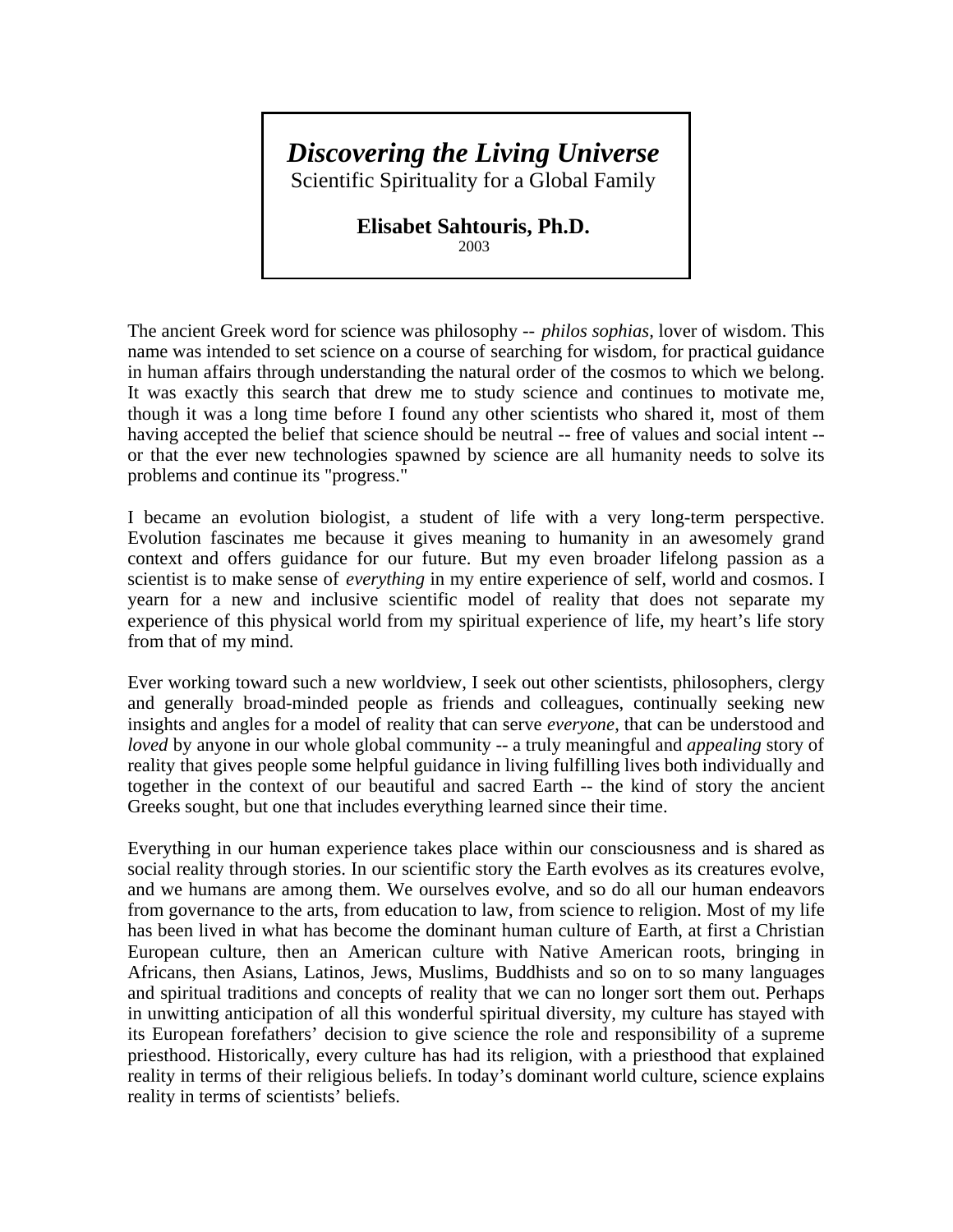The difference between religious and scientific "realities" lies in the difference between revelation and research. In any religion the story of reality -- of "How and Why Things Are" -- comes through revelation to certain people who write or inspire texts and develop a following, including priests who carry the story to succeeding generations of believers. In science the story of "How and Why Things Are" is arrived at by people trained to propose and test models of Nature that become scientific reality. The models (or theories) suggest questions to be answered by experimental tests to see whether the model is valid, and to gain clues for revising it if it proves not to be.

Science is thus expected to change, while in practice that is not so easy. Religion is expected *not* to change, and in practice, that is not so easy, either. It seems there is pressure on both to evolve as the Earth and its people evolve.

Resistance to change among scientists is deeply rooted in holding unquestioned but fundamental assumptions -- in forgetting that these assumptions did not come by cosmic revelation, but that European men of science devised them. They were men enamored of machinery, projecting their own engineering expertise onto God by calling Him the Grand Engineer, and thus seeing all of Nature as lifeless machinery. Later, when they decided they had no need of God and made science a completely secular venture, the concept of machinery without an inventor forced them to believe natural machinery could assemble itself by accident. Their fundamental assumptions, therefore, were belief in a mechanical universe, a great cosmic clockworks assembled from the bottom up by accidental collisions of particles into atoms, atoms into molecules, and so on all the way up to galaxies and galactic clusters, to the whole universe. Just like manmade machinery that rusts and disintegrates if left to its own devices, they "proved" by the Law of Entropy that this lifeless, non-intelligent, unconscious mechanical universe was running down to its ultimate cold death of nothingness.

In this scheme of things, this scientific model, life is a peculiar accident arising from non-life, as intelligence arises from non-intelligence and consciousness emerges from non-consciousness late in evolution. Despite the past century's enormous changes in the physics describing our universe, this fundamental story is still assumed. Even quantum theory, which dissolved all the hard bits and pieces of the universe into energy waves, is discussed and seen as quantum *mechanics.*

In the life sciences, evolution theory placed man squarely into the natural world, where the notion of "survival of the fittest" had huge social implications. It justified taking everything we could from Nature -- now seen as a collection of *our* "natural resources" -- in an aggressive and competitive struggle among humans to get what we can while we can in this meaningless, entropic universe. Thus children were chained to machines for the sake of profits, wars were fought over resources, the holocaust was designed to weed out the "unfit" and the quarterly bottom line is our newest competitive tyranny, preventing corporate CEOs from being accountable to planet and people in their drive to maximize financial profit.

Now, at the dawn of a new century and a new millennium, we find ourselves stuck in a scientific worldview that leads us into ever more destructive modes of existence without any guidance toward wisdom. Our behavior, guided by this worldview, actually threatens our own extinction as a species! Global warming and other disruptions of Earth's weather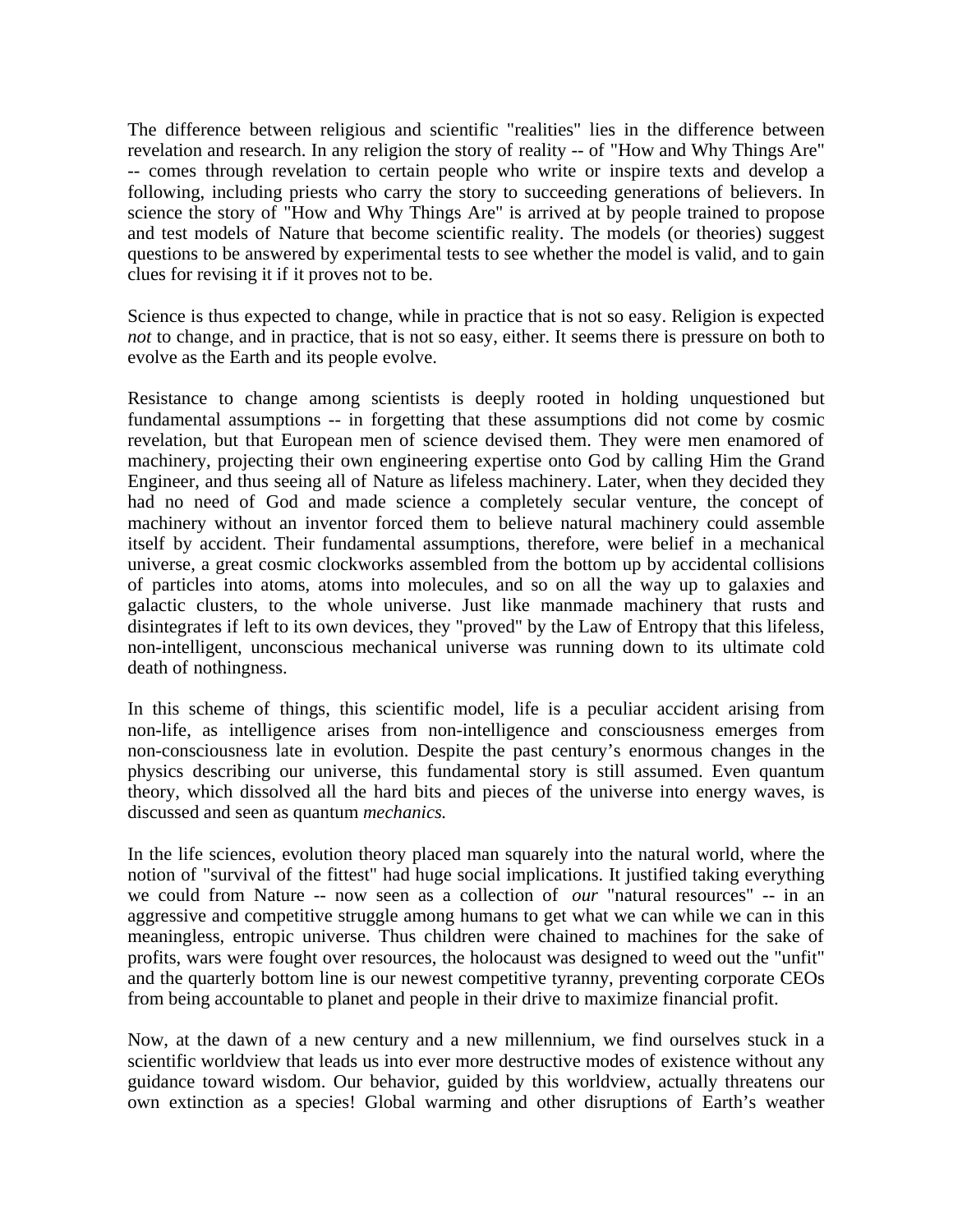systems and climate, mass starvation and disease epidemics, new threats of nuclear, religious, oil and water wars, environmental toxins and waste buildup, genetic engineering disasters, soil degradation and erosion, water pollution, increased discrepancies between extremes of poverty and wealth, etc. vie for status in our arsenal of species suicide weapons. Yet, we know in our hearts and minds and in our very bones that crisis looms so large now that we can no longer ignore it, that things *must* change quickly before it is too late.

As overwhelming as the crises appear to be, I believe their solutions are related and perhaps far simpler than it seems. While "waking up" is usually framed in a spiritual context, I would like to propose a scientific context for it. If the science in which I was trained, the science that gives all of us our basic understanding of the world we live in, has a great deal of responsibility for the trouble we are in, then it also has a huge and golden opportunity to unravel and help solve the problem. Therefore, I will envision a scenario in which science leads the way out of our global problems and helps unite us into the flourishing global community I believe is on Earth's evolutionary agenda for humanity:

Imagine that a global retreat of leading and leading-edge scientists is held for one "sabbatical" year on a Greek Island and named *The Second Socratic Symposium* in the recognition that our present time is one of extraordinary ferment and change, just as was the time of the first such symposium. The outcome of this symposium is a manifesto that officially changes the fundamental assumptions of the scientific worldview and its entire model of reality. This manifesto is put into popular language and broadcast throughout the world's media.

The world learns that scientists now recognize that all human experience occurs within consciousness and that we cannot therefore perceive any "objective" reality outside consciousness. Therefore, the model of a lifeless, mindless mechanical universe outside human experience had to be rejected as a false construct. The new model acknowledges that the only appropriate definition of reality is the sum total of direct human experience, perceived both as a world of "outer experience" including, but far from limited to, scientific experiment and as a world of "inner experience," perceived as thoughts, feelings, dreams, revelation or intuition. Taking inner experience as seriously as outer, science seeks information to inspire experiment from current religions and past cultures such as Vedic, Taoist, Kototama and indigenous traditions that have long experience in studying perceived inner worlds, thus building important bridges with spiritual traditions.

From this new perspective, science accepts consciousness as a fundamental assumption in its model of a reality in which everything perceivable self-organizes and creates itself. Because self-creation (*autopoiesis*) is the definition of life, the new scientific model is of a living, intelligent universe from a human perspective.

Physicists develop models of a self-creating universe in terms of living geometry. In a leading model, every point singularity in our universe is conceived as a spinning black/white hole of infinitely outward radiation perfectly balanced by gravitational contraction rotating infinitely inward, thus balancing entropy with centropy (or syntropy) and solving the outstanding unification problem in physics. All singularities, whether at the heart of a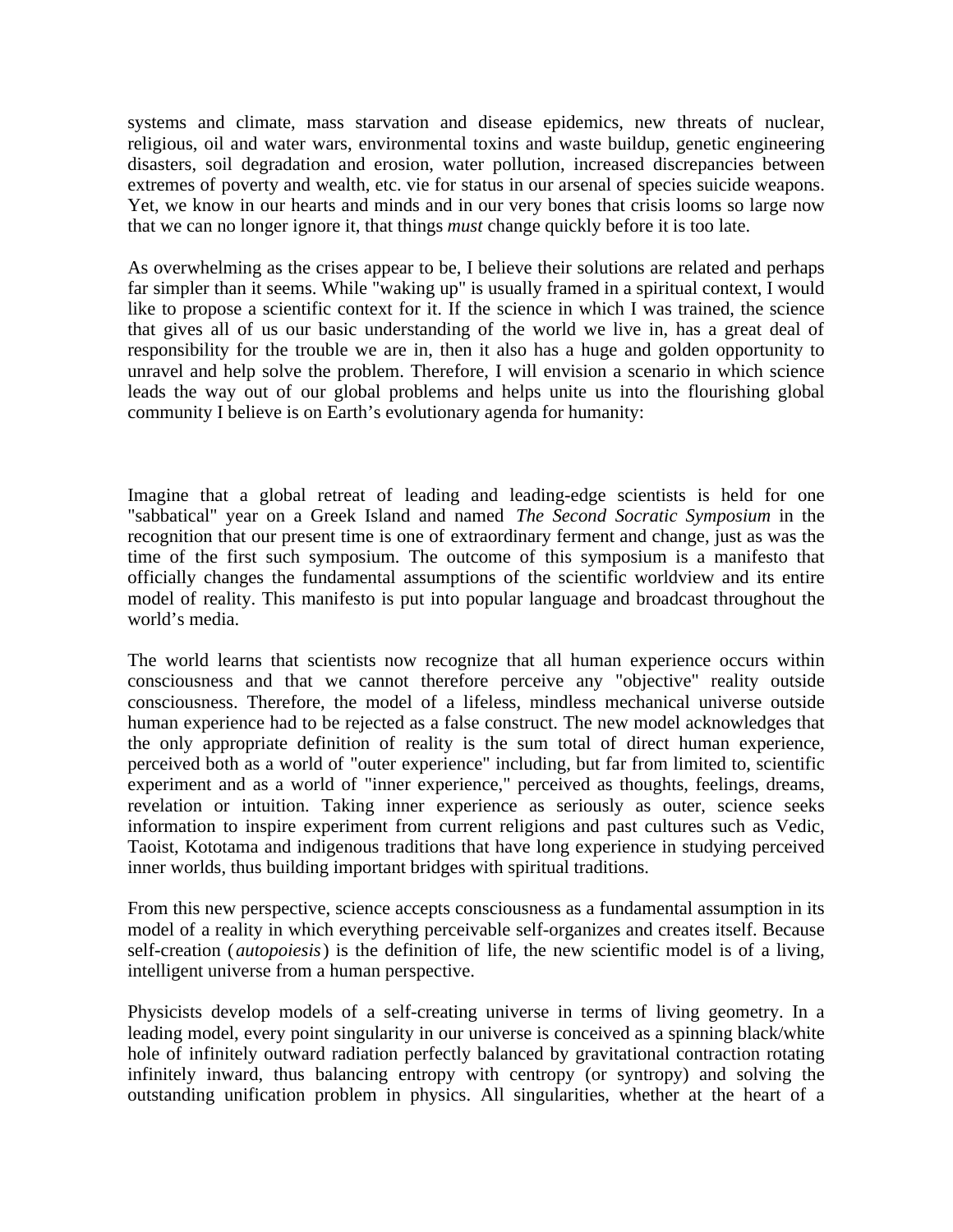particle, atom, cell, organism, planet, galaxy or the entire universe are essentially and fractally alike and their interacting wave fronts can be seen as creating each other as well as the field of zero-point energy from which they arise.

From a biological perspective, the new physics model shows a universal metabolism of anabolic buildup and catabolic breakdown from the fundamental vortex of a proto-galactic cloud in the macrocosm to the tiniest whirling particle in the microcosm, demonstrating that the entire universe at all its fractal levels is alive by the biological definition of life as *autopoiesis* , literally self-creation. Evolutionists recognize the Earth as a giant self-organizing living cell that continually recycles itself through tectonic plate activity and weather patterns. Earth gains ever greater complexity by evolving tiny cells on its surface through the intelligent alliance of DNA and proteins. These cells evolve enormous variety and complexity by exchanging their genomes as DNA becomes the planetary language of life, permitting blueprints to be encoded and shared among all Earth's creatures from the tiniest singe-celled bacteria to the largest mammoths and redwoods.

With physics and biology reconciled in a common model, the other fields of science quickly integrate themselves, with alternative medicine becoming mainstreamed and psychology gaining a natural context of cosmic consciousness in which to see each individual consciousness as a unique perspective on knowing the whole through both inner and outer experience. Many conferences are organized to further integrate religious and scientific worldviews, while respecting their diversity and their individual evolution. A whole new branch of scientific investigation into the ongoing communion and conscious co-creation among all species and life forms develops, with special attention on indigenous knowledge in this field.

Perhaps most importantly, evolution biology goes beyond the Darwinian model of species evolution through competitive struggle in scarcity, recognizing that this is merely an immature level of development in which species compete aggressively to establish themselves before they learn to form cooperative alliances in which they feed and nurture each other to build complex stable ecosystems such as rainforests and prairies. The new model shows that Earth's greatest crises -- simultaneous extinctions of many life forms - brought about her biggest waves of creativity, each extinction followed by a sudden explosion of new life forms. Not until things were thoroughly shaken up did these novel patterns arise, as the fossil record reveals.

All the symposium results leading to the new models had in fact already come out of research in physics, chemistry, biology, medicine and psychology over the past century, but the old model of a non-living universe had blinded most scientists to understanding their implications in a holistic context. Individual scientists had predicted the new model well before the symposium and were able to come together and catalyze this sea change for the whole edifice of science.

As soon as the new scientific model was publicized around the world, there was an enormous outburst of hope and joy. Humans had always known from experience that old rigidified structures do not change without shaking their very foundations. A butterfly cannot happen without the meltdown of a caterpillar and many cultural stories, such as the phoenix rising from the ashes, had recognized this fundamental pattern. Whole cultures had collapsed just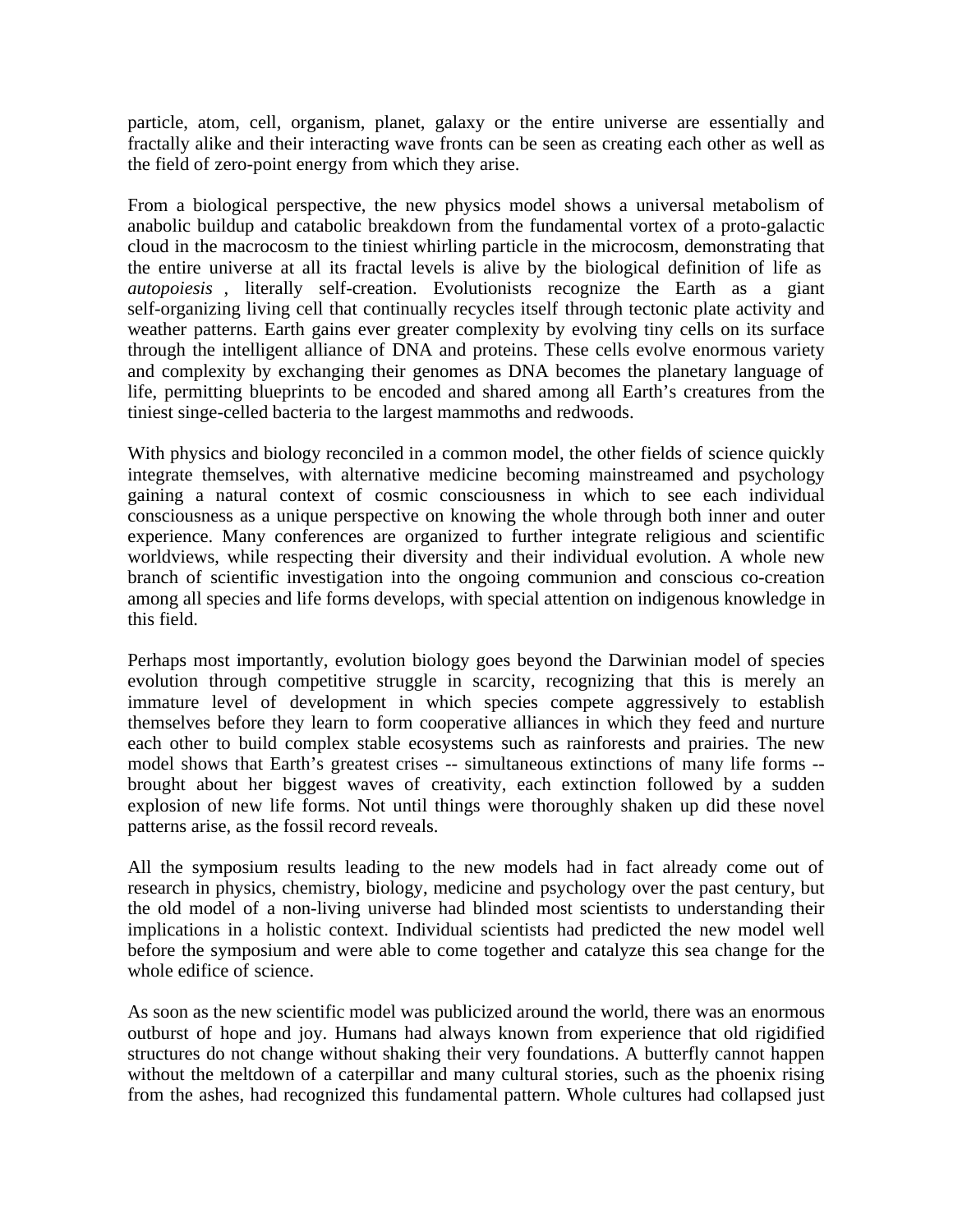before new ones arose; countries destroyed in wars emerged in shiny new forms; philosophies and beliefs had been challenged and dissolved throughout history so new ones could take their place.

The new scientific story showed people that the same evolutionary process that had made hostile, competitive ancient bacteria evolve peaceful collaboration to produce huge new cells -- the kind all multi-celled creatures including humans are made of -- was the same process that was driving us to shift from competitive nations to global family. History made more sense now, with many thousands of years of competitive empire-building -- from kingdoms to nation states to multinational corporations -- newly understood as the juvenile to adolescent phase of humanity's evolution.

The new story of species maturation into peaceful cooperation was a powerful catalyst for billions of people who longed for a peaceful world. New projects for building global family through cooperative enterprises cropped up and flourished everywhere around the globe as the Internet wove them together. With science promoting a model of living systems embedded within one another, operating by the same principles at all size levels, it became easy to relate healthy families and communities to a healthy global economy in which every individual was supported in meeting their needs. Diversity became recognized as essential to creativity and humanity began moving into mature cooperation and mutual sustainability as quickly as possible.

Every Christian had already been taught to value service to others over wealth and status and to turn the other cheek when attacked. Muslims had been taught to do good to others and refrain from wrongdoing in daily life. The ancient Golden Rule of virtually all ancient cultures -- *Do unto others as you would have them do unto you* -- could suddenly be seen as the normal way of being for a mature species. The Dalai Lama had been telling us from his Buddhist perspective that multiple religions are an excellent way to meet the needs of diverse humans and that kindness is the universal spiritual practice they can all embrace. He had also had many conversations with the best scientists he could find all over the world and thus was prepared for the new scientific worldview when it was announced. Now it was clear at last that science and spirituality had been separated only for temporary historical reasons and had been brought back together by science itself!

All humans want to be loved, cherished, understood and cared for, so we *know* how to treat each other well, but the old scientific model had taught us that life had no meaning and was an individual struggle to take what we can get before it ends in nothingness. The new scientific model, like a gust of fresh air, had an impact as sudden and positive as the fall of the Berlin Wall, the demise of Soviet communism and the release of Nelson Mandela from prison, only vastly greater than all of them put together.

Nowhere was the wake-up call so dramatic as in the United States' government, which reconsidered its own constitution in light of the new scientific worldview and soon announced to the world that the serious flaws in its foreign policy had become apparent in the new framework and that it recognized now how unfortunately unresponsive it had been to ecological devastation and how insensitive to the real needs of the world's people it had been. The president made clear that from now on the US would do everything in its democratic power to be a role model global family member, beginning with unilateral